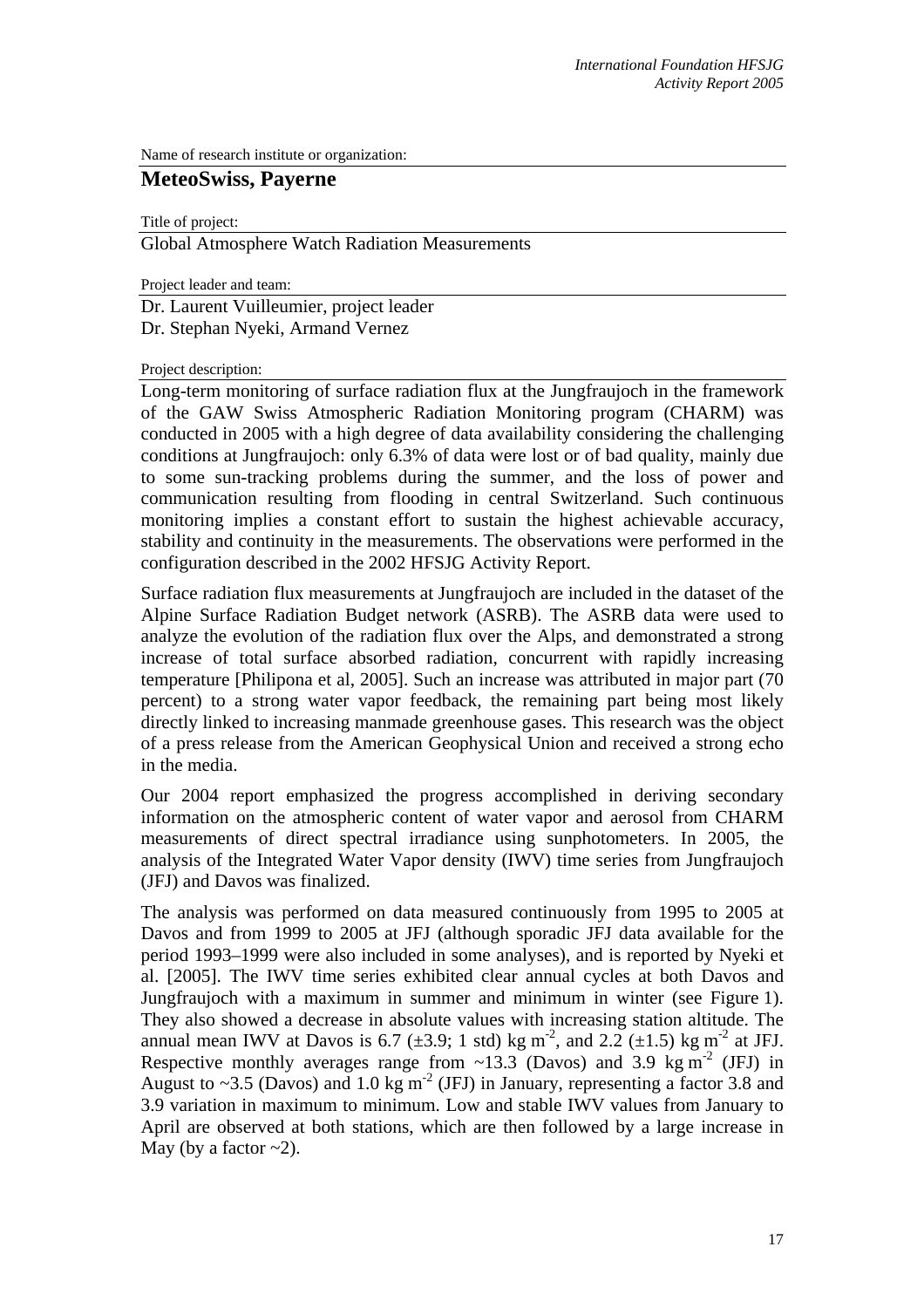An IWV trend analysis was conducted for both Davos and JFJ, and the JFJ linear trend and sinusoidal fits of the seasonal cycle, based on monthly values, are shown in

Figure 1a. The resulting linear trends were found to be  $-3.6 \times 10^{-4}$  and 3.4 x  $10^{-4}$  kg m<sup>-2</sup> per year for Davos and Jungfraujoch (95% confidence limits:  $-0.003$  to 0.004 kg m<sup>-2</sup> and  $-0.002$  to 0.003 kg m<sup>-2</sup>). As such, both trends are compatible with zero. IWV is strongly correlated with atmospheric temperature (T) and specific humidity (q). In a study of the trends in ground temperature T2 (at 2 m) and q, Philipona et al. [2004] found increases of 1.32°C and  $0.51 \text{ g m}^{-3}$  for the 1980–2002 period over Switzerland. Part of the



**Figure 1.** Time-series of 1-hr IWV averages at Jungfraujoch: (a) PFR-derived values with superposed seasonal and linear trend analyses, and (b) GPS – PFR IWV bias with superposed 60-day running mean. Periods 1–2 correspond to use of different sun photometers. (From [Nyeki et al., 2005])

reason for such difference with our results may lie in our analysis giving a higher weight to periods of the year when clear-sky period are more frequent, but statistical analysis disproved this idea. The other restriction to the data set is clearly its limitation to clear-sky periods. Restricting the analysis of Philipona et al. [2004] to the same periods gave much smaller increases (R. Philipona, personal communication, 2005). This observation is therefore a likely explanation for the absence of discernible trends in our analysis. The question of interest is whether IWV is increasing as a consequence of increasing ground temperature during all-weather conditions, which may be resolve when long GPS IWV time series at Davos and the JFJ will be available.

In the framework of the GAW CHARM program, UV erythemally-weighted broadband irradiance is measured at JFJ using SolarLight 501A UV broadband radiometers (biometers). In 2004, a project was initiated for setting up yearly calibration checks of CHARM biometers. These checks are done by comparison to measurements obtained with reference biometers whose response dependence on ozone and solar zenith angle are well characterized by international reference centers. Such procedures are developed in order to follow guidelines that are being elaborated in a joint project between WMO and the action 726 of the European Co-operation in the field of Scientific and Technical Research (COST). Such procedures should allow a standardization of UV erythemal observations at the European level.

Three instruments (SL1903, SL1904 and SL1905) were chosen to be used as reference for the CHARM program based on the availability of past characterizations and stability. One instrument (SL1903) was sent for characterization to the European Reference Centre for Ultraviolet Radiation measurements (ECUV) from the Joint Research Centre at Ispra, Italy, while the two others were sent to the U.S. Central UV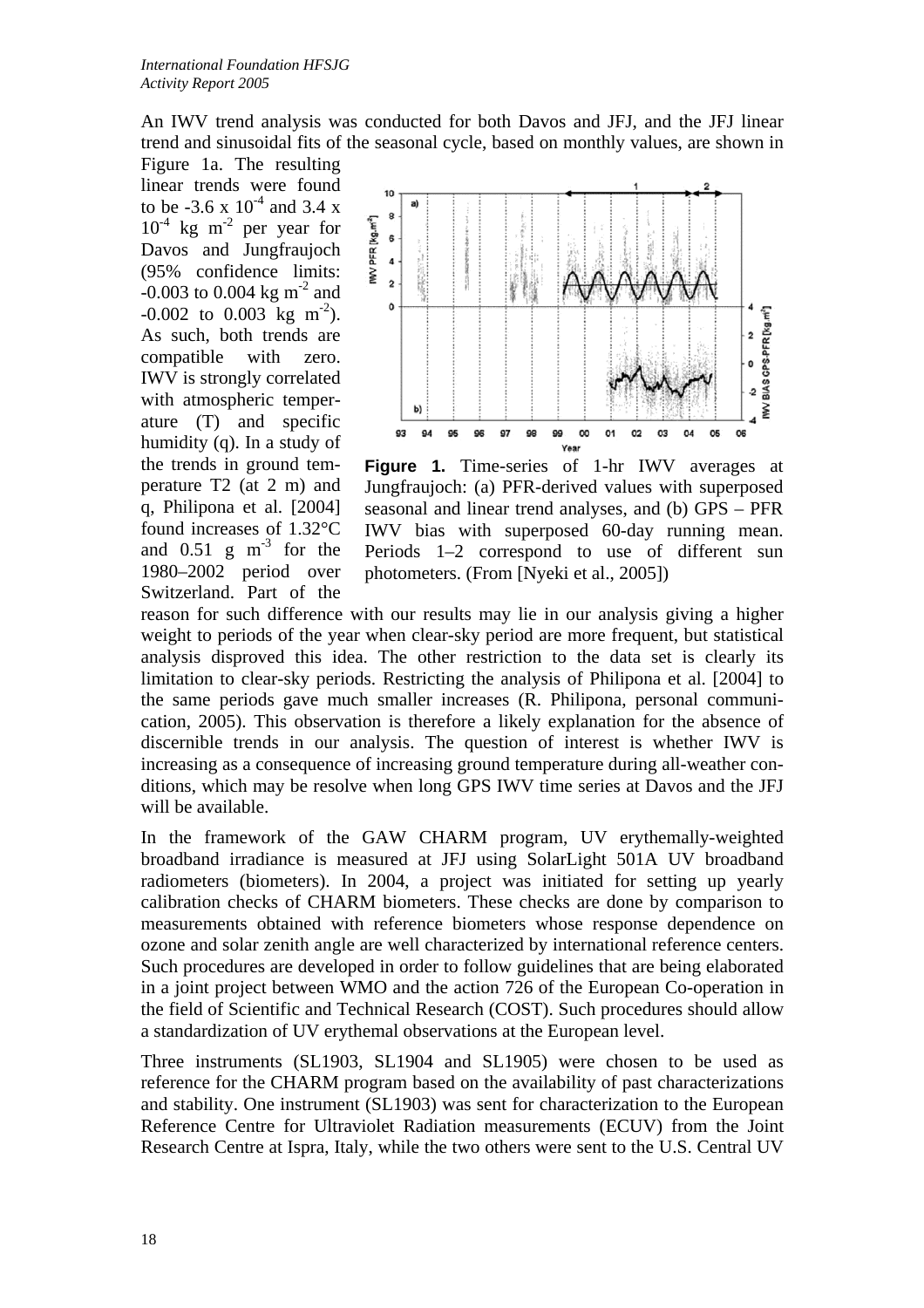Calibration Facility (CUCF) at Boulder, U.S.A. These reference biometers were then used to check the calibration of the biometers installed at JFJ.

After applying in October 2005 the calibration check procedure mentioned above, comparisons of UV erythemal irradiances measured concurrently at JFJ by two biometers showed good agreement compatible with the expected uncertainty of about 5% (see Figure 2). This represents a significant improvement of the accuracy of the JFJ UV erythemally-weighted broadband irradiance



**Figure 2.** Comparisons of concurrent erythemallyweighted irradiance measurements by two collocated biometers at Jungfraujoch (26/10/2005-31/12/2005).

measurements and of the derived quantities such as the UV index.

References:

Nyeki, S., L. Vuilleumier, J. Morland, A. Bokoye, P. Viatte, C. Mätzler, and N. Kämpfer (2005), A 10-year integrated atmospheric water vapor record using precision filter radiometers at two high-alpine sites, *Geophys. Res. Lett.*, **32**, L23803, http://dx.doi.org/10.1029/2005GL024079

Philipona, R., B. Dürr, C. Marty, A. Ohmura, and M. Wild (2004), Radiative forcing, measured at Earth's surface, corroborate the increasing greenhouse effect, *Geophys. Res. Lett.*, 31, L03202, http://dx.doi.org/10.1029/2003GL018765.

Philipona, R., B. Dürr, A. Ohmura, and C. Ruckstuhl (2005), Anthropogenic greenhouse forcing and strong water vapor feedback increase temperature in Europe, *Geophys. Res. Lett.*, **32**, L19809, http://dx.doi.org/10.1029/2005GL023624.

Key words:

Solar irradiance, ultraviolet, visible, infrared, spectral irradiance, precision filter radiometer (PFR), pyranometer, pyrheliometer, UV biometer, total aerosol optical depth (AOD), integrated water vapor (IWV).

Internet data bases:

http://www.iapmw.unibe.ch/research/projects/STARTWAVE/startwave\_dbs.html (IWV STARWAVE data) http://wrdc.mgo.rssi.ru/ (World Radiation Data Centre – WRDC)